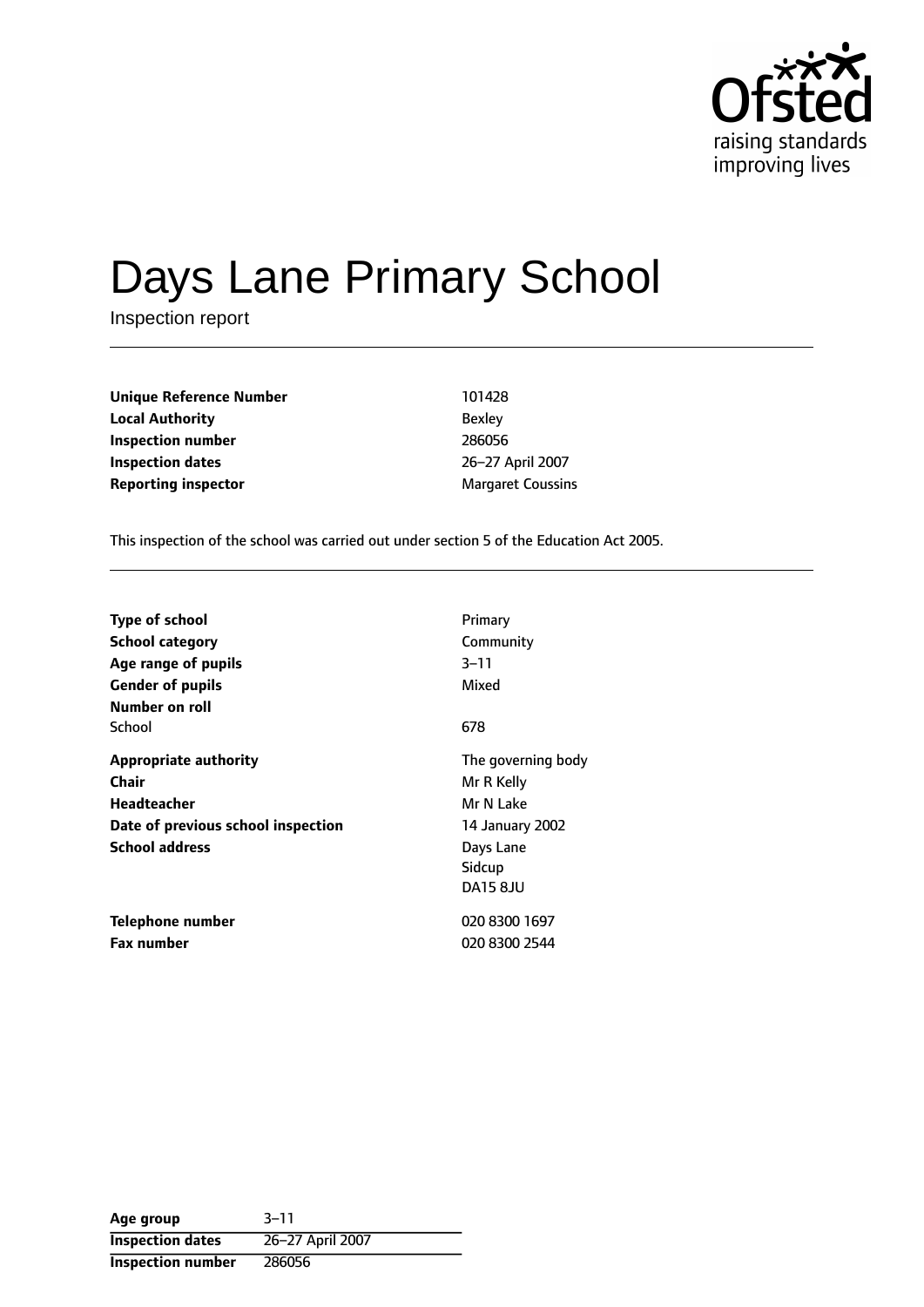.

© Crown copyright 2007

#### Website: www.ofsted.gov.uk

This document may be reproduced in whole or in part for non-commercial educational purposes, provided that the information quoted is reproduced without adaptation and the source and date of publication are stated.

Further copies of this report are obtainable from the school. Under the Education Act 2005, the school must provide a copy of this report free of charge to certain categories of people. A charge not exceeding the full cost of reproduction may be made for any other copies supplied.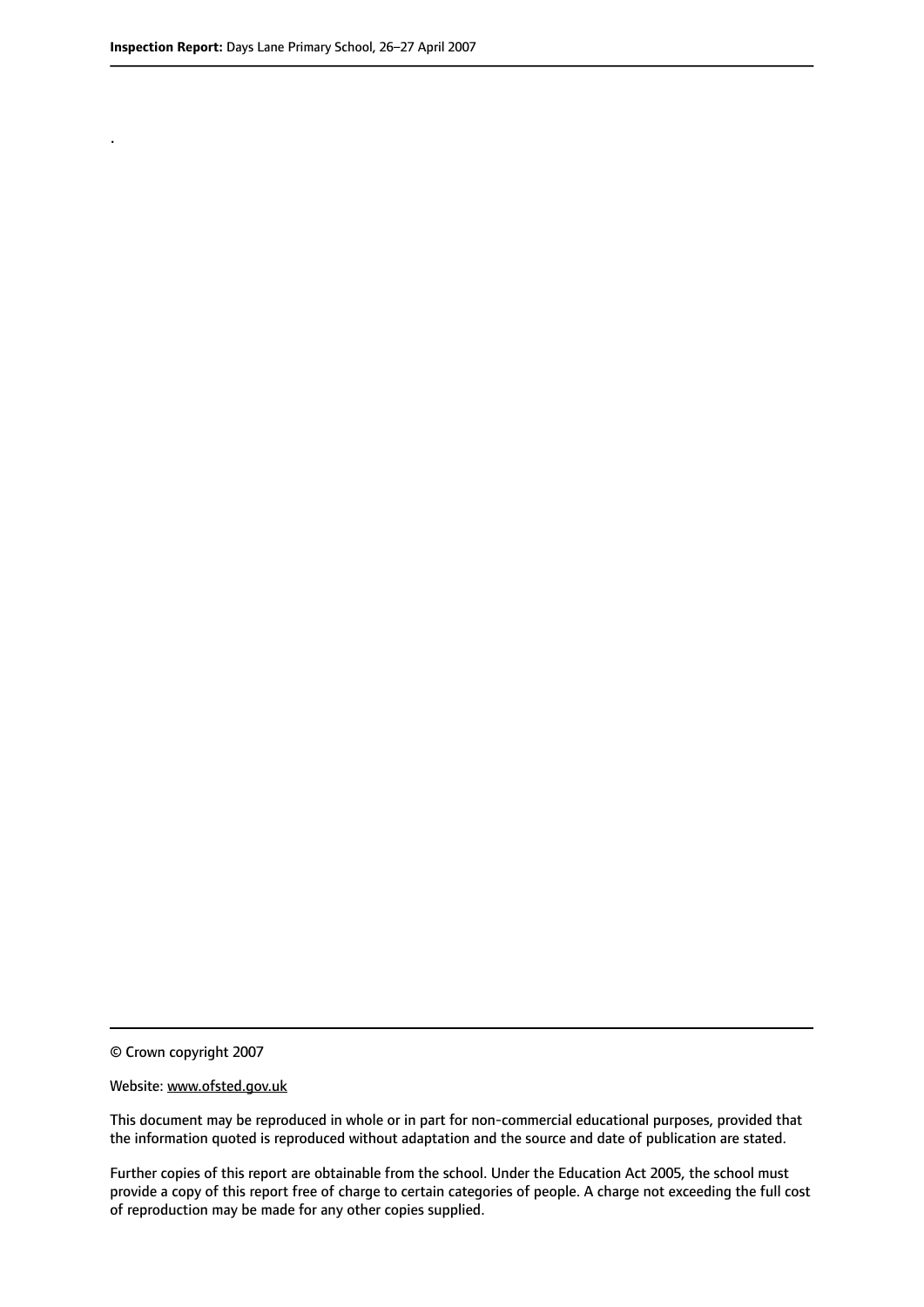### **Introduction**

The inspection was carried out by four Additional Inspectors.

#### **Description of the school**

The school is much larger than the average primary school. It serves an area where the majority of pupils come from favourable backgrounds. The proportion of pupils eligible for free school meals is below average as is the proportion with learning difficulties or disabilities. The percentage of pupils from minority ethnic groups is well below that found nationally.

#### **Key for inspection grades**

| Grade 1 | Outstanding  |
|---------|--------------|
| Grade 2 | Good         |
| Grade 3 | Satisfactory |
| Grade 4 | Inadequate   |
|         |              |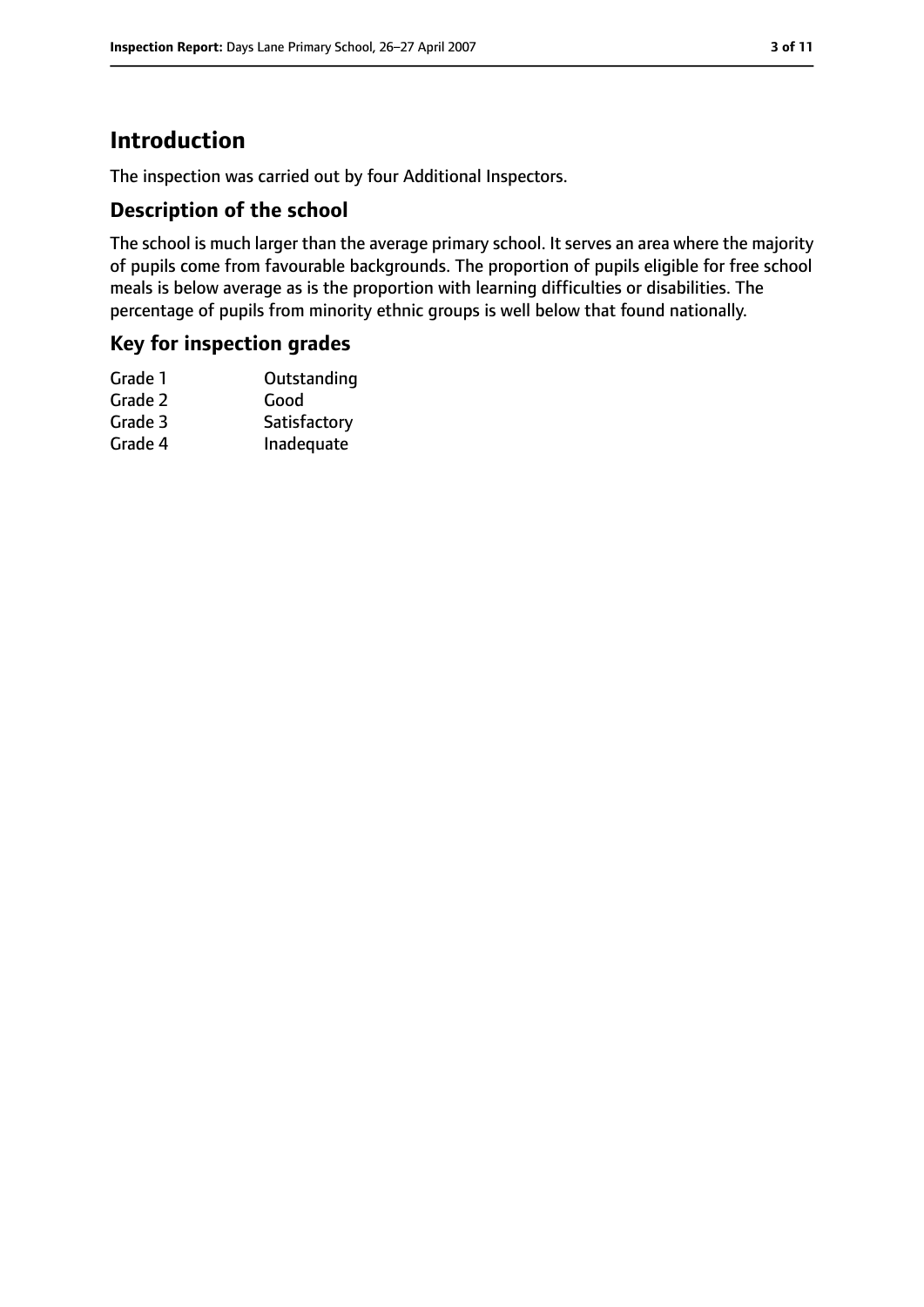### **Overall effectiveness of the school**

#### **Grade: 2**

This is a good school with some outstanding features. The overriding impression is that of a calm, friendly yet purposeful environment in which meeting the needs of all pupils and helping them to do the very best they can are of the utmost importance. Pupils are justifiably very proud of the school and really enjoy their time in a place where they feel safe and very happy. The school is highly regarded by parents who are overwhelmingly positive about what the school offers and the ways in which it involves them. One parent commented that the school, '...always has a friendly and welcoming atmosphere and as a parent I am always made to feel a valued and important part of my child's education.' Excellent relationships permeate the whole school. As a result of this and the good care, guidance and support they receive, pupils' personal development is outstanding. They have an excellent awareness of the need to live healthy lifestyles and stay safe. Pupils' very good basic skills, their self-confidence and ability to collaborate and negotiate, prepare them exceptionally well for later life.

From their average starting points pupils' achievement is good and they reach well above average standards in English, mathematics and science by the time they leave. However, the school is not complacent in what it achieves. There are many initiatives in place to improve the quality of pupils' writing as standards in writing, particularly for boys, are not as high as those in reading. Children get a good start to their education. They make good progress in the Foundation Stage because of the good quality of the provision. Throughout the school, effective systems identify and support pupils who are at risk of underachieving, including those with learning difficulties or disabilities and those who are more able, enabling them all to make good progress.

Good teaching, an interesting curriculum and the school's tracking systems all contribute to pupils' good progress and their well-being. The excellent range and variety of clubs stimulates pupils and has a strong impact on their excellent personal skills. In many lessons opportunities for pupils to make decisions and assume responsibility and independence help them engage most effectively in their learning and increase their motivation. On occasion, teachers do not give pupils enough opportunities to learn in this way and as a result, pupils are not so motivated or excited by their learning. Leadership and management are good. The headteacher, senior managers, subject leaders and governors are fully involved in accurately evaluating and improving the school's work. The headteacher has a clear view of the school's strengths and what it needs to do to improve further. Issues from the previous inspection have been dealt with effectively. This is shown by the improvements in the policy and procedures for monitoring and evaluating the quality of teaching, improved provision for more able pupils and an agreed homework policy. These successes demonstrate that the capacity to improve further is good.

#### **What the school should do to improve further**

- Raise standards in writing by sustaining improvements in boys' achievement and their opportunities for writing for a specific audience and purpose.
- Provide more opportunities for pupils to learn through making decisions, working together to solve problems and taking responsibility for their learning.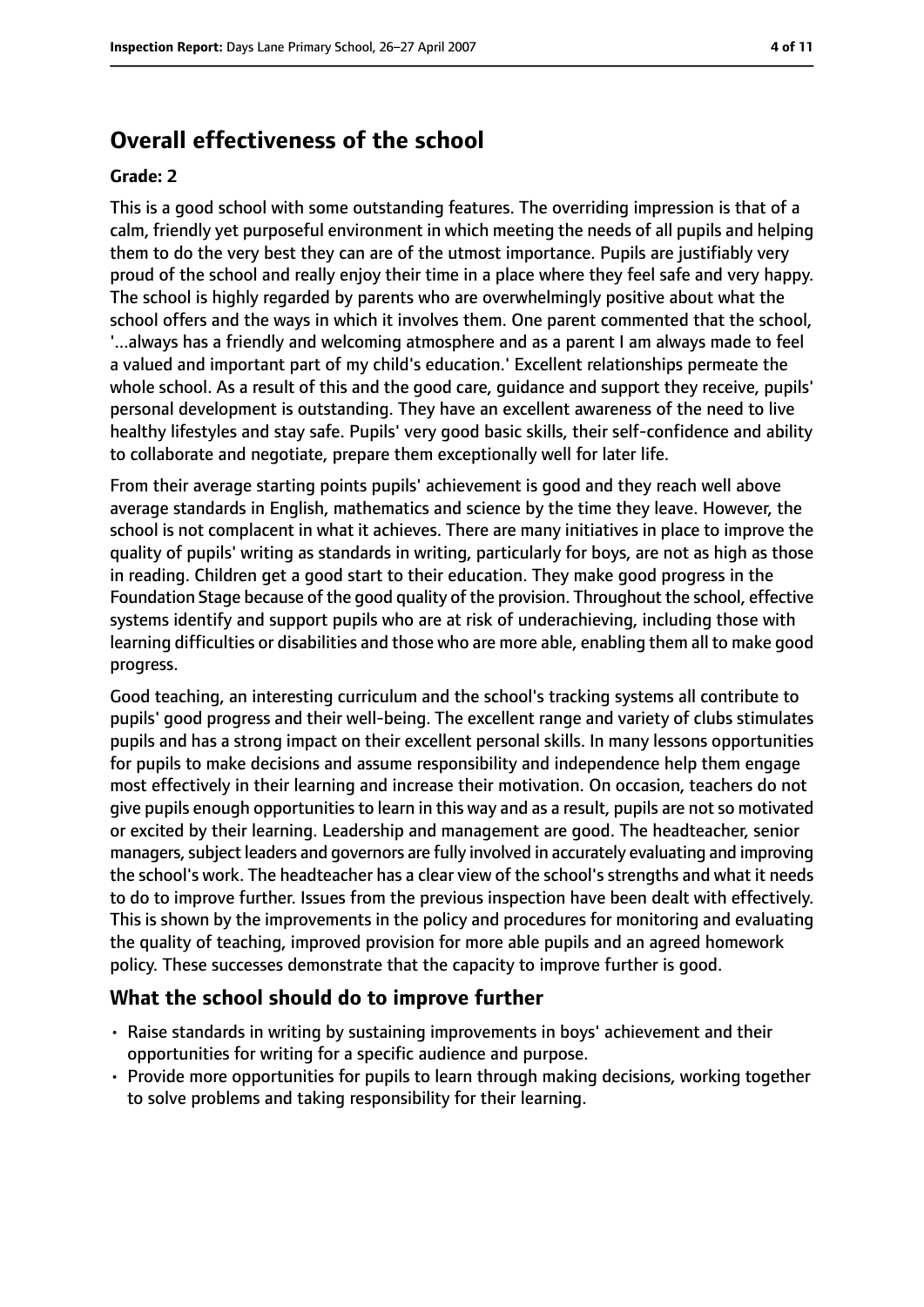### **Achievement and standards**

#### **Grade: 2**

Achievement is good and standards are well above average. Pupils enter the school with average skills. They get off to a good start in the Nursery and Reception years. In the 2006 national tests at the end of Year 2, standards were significantly above average and had improved from the previous year in reading and mathematics and remained static in writing. Pupils meet and often exceed challenging targets set for them. By the end of Year 6 the percentage of pupils who attained the higher level 5 in the 2006 national tests exceeded the national figure in English and mathematics and was particularly impressive in science. The focus is currently on writing throughout the school as, although standards are high, achievement is not as strong as in other areas. The school's analysis identified writing for a specific audience and purpose and the attainment of boys as areas to improve. Planning, target setting and marking are all having an impact on the quality of writing. Boys' writing is improving as a result of focused activities such as devising antics for "Horrid Henry" and his friends. Pupils make good progress especially in those lessons where the teachers have high expectations and build admirably on the very positive attitudes which pupils bring to their learning. Throughout the school pupils with learning difficulties and disabilities make good progress.

### **Personal development and well-being**

#### **Grade: 1**

Pupils' spiritual, moral, social and cultural development is good. There are strengths in their moral and social awareness as the calm and happy atmosphere throughout the school and their high level of concern and support for each other shows. Pupils work and play very well together and feel safe and free from bullying. In the Nursery and Reception classes, children settle well into school routines and rapidly become confident and enthusiastic about all they do. Pupils enthusiastically and skilfully take on responsibilities within the school community including play pals, prefects and monitors. The school council feels strongly that its voice is heard. It ensures that others' views are fairly represented. Its work in promoting clubs and activities is an excellent example of pupils' involvement and care for the school community. Pupils adopt healthy lifestyles and show this by participating enthusiastically in the wide range of physical activities provided and knowing the benefits of healthy eating. Even the youngest children know that fruit and vegetables are good for you because as one child said, 'Fruit gives you energy, makes your bones strong and stops your teeth falling out.' Attendance is satisfactory and the school rightly challenges some requests for absences during term time.

### **Quality of provision**

#### **Teaching and learning**

#### **Grade: 2**

Teaching and learning are good. Pupils gave the use of interactive whiteboards and drama activities a huge vote of confidence for helping to make learning fun and enjoyable. Pupils' outstanding behaviour and attitudes help them learn well as do the excellent relationships between children and their ability to work well together which supports their good achievement. One child said, 'It's great when we get to be involved and give our opinions because those lessons are fun and it helps us learn.' The organisation of the junior classes into ability groups for mathematics is a successful strategy, which ensures teachers pitch work at appropriate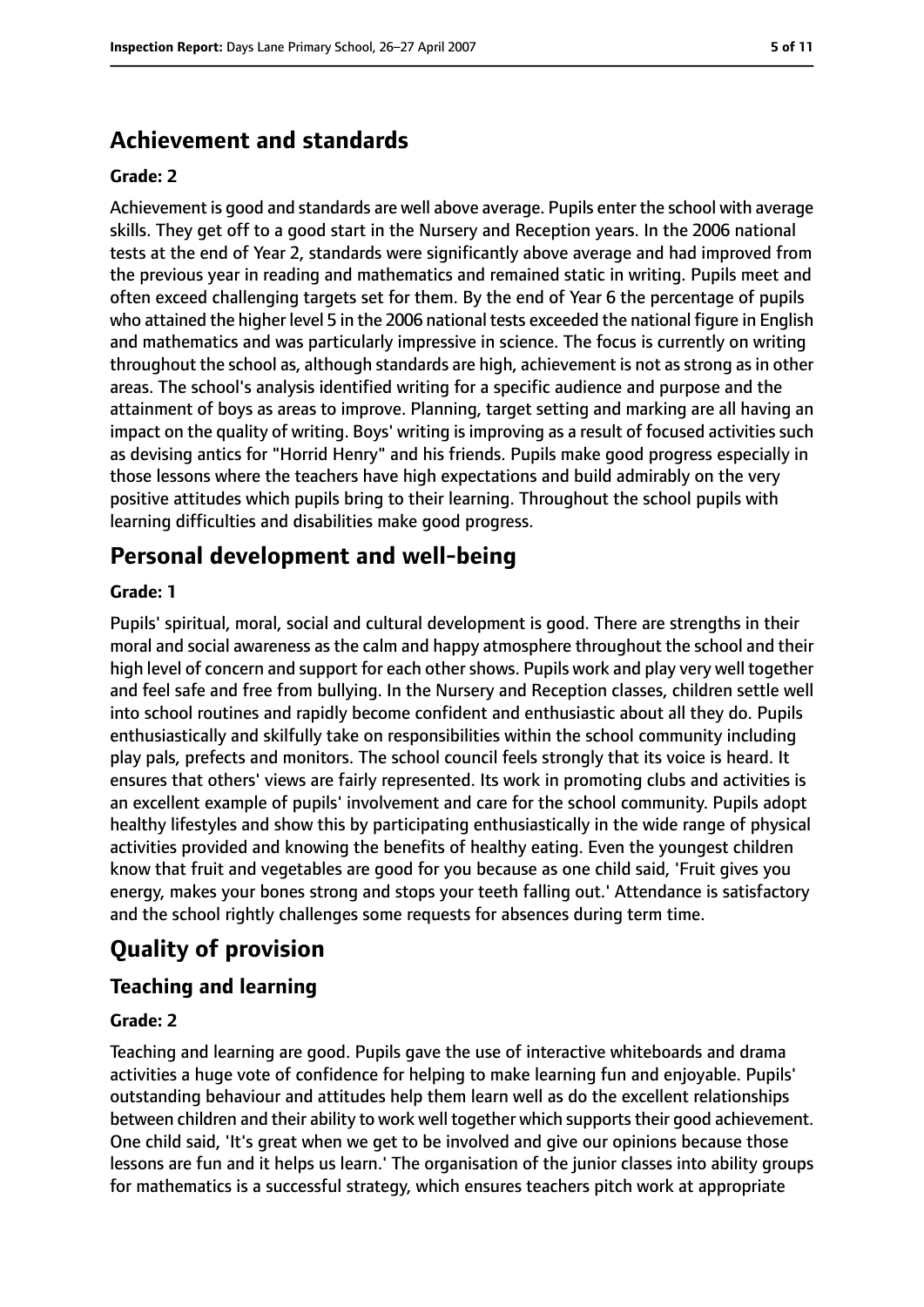levels to challenge all pupils. Detailed planning and good resources support teaching well and generally ensure the needs of individuals are met. A few teachers do not provide enough opportunities for pupils to take responsibility and make decisions in their lessons and this reduces pupils' excitement and motivation to learn. Through their tracking systems, teachers have a good understanding of where their pupils are and what they need to do to improve. They mark work regularly and it is usually helpful, indicating how pupils can improve.

#### **Curriculum and other activities**

#### **Grade: 2**

The curriculum is good. It is broad, balanced and tailored successfully to meet the needs of all pupils. The Foundation Stage curriculum is well planned. Information and communication technology (ICT) is used well by teachers and pupils to support many areas of the curriculum. Multimedia presentations created by pupils were of a high quality. Events such as the themed festivals, opportunities to learn Spanish, visits, visitors and residential trips very successfully add to the richness of the curriculum. One parent commented, 'My children have both benefited from a very varied, informative and exciting curriculum full of different and exciting lessons, trips and out of school clubs and activities.' Curriculum planning has not yet fully established how teachers link learning across different subjects or how creative learning opportunities are built into the curriculum. There is an excellent range of popular, well-attended clubs which broaden pupils' personal experiences. These aspects strongly promote pupils' enjoyment of learning and develop social skills important to their future life.

#### **Care, guidance and support**

#### **Grade: 2**

The school is a caring community. Health and safety and risk assessment procedures are firmly in place. Child protection checks are completed and improved procedures are being put in place. Support for pupils with learning difficulties, particularly from teaching support staff, is good and enables them to achieve as well as others. Comprehensive and useful systems record pupils' academic achievement and older pupils clearly know their challenging targets and understand how they can improve. These systems are being refined for younger pupils who are sometimes unsure of their goals for learning. The school has an excellent system to record pupils' personal development. As a result any pupil experiencing difficulties or at risk of underachieving, is identified and supported by staff who know the children well. Parents are very happy with the care provided. One parent said, 'One thing which has impressed me most has been how well her teachers have known her and how this knowledge has been used to develop her learning in all areas.'

### **Leadership and management**

#### **Grade: 2**

The headteacher's dedicated and successful leadership provides clear educational direction to the school and an accurate view of its strengths and areas for development. This is based on comprehensive systems of monitoring, evaluation and review involving staff, governors, parents and pupils. Staff with specific responsibilities have a significant impact on the work of the school and the standards pupils achieve. Good teamwork and communication at all levels ensure that all pupils benefit from the well-identified improvements introduced by the school. The equality of opportunity provided is robust in its contribution to the progress made by the pupils.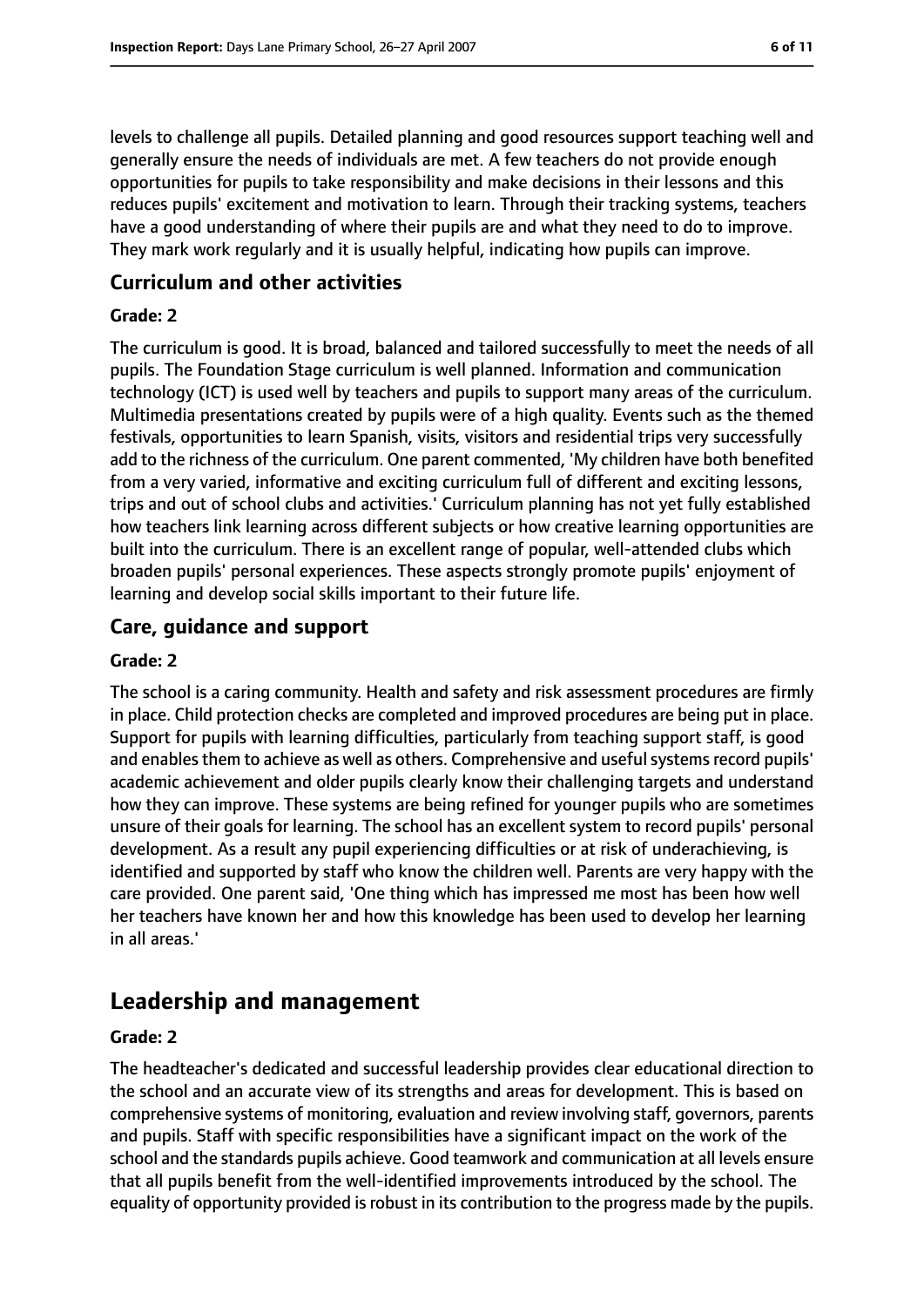The school has taken effective action to address the issues raised at the last inspection and has good development plans for further and a more rapid pace of improvement. The school has a good capacity to improve. The governing body is supportive and challenging as it holds the school to account well for its performance.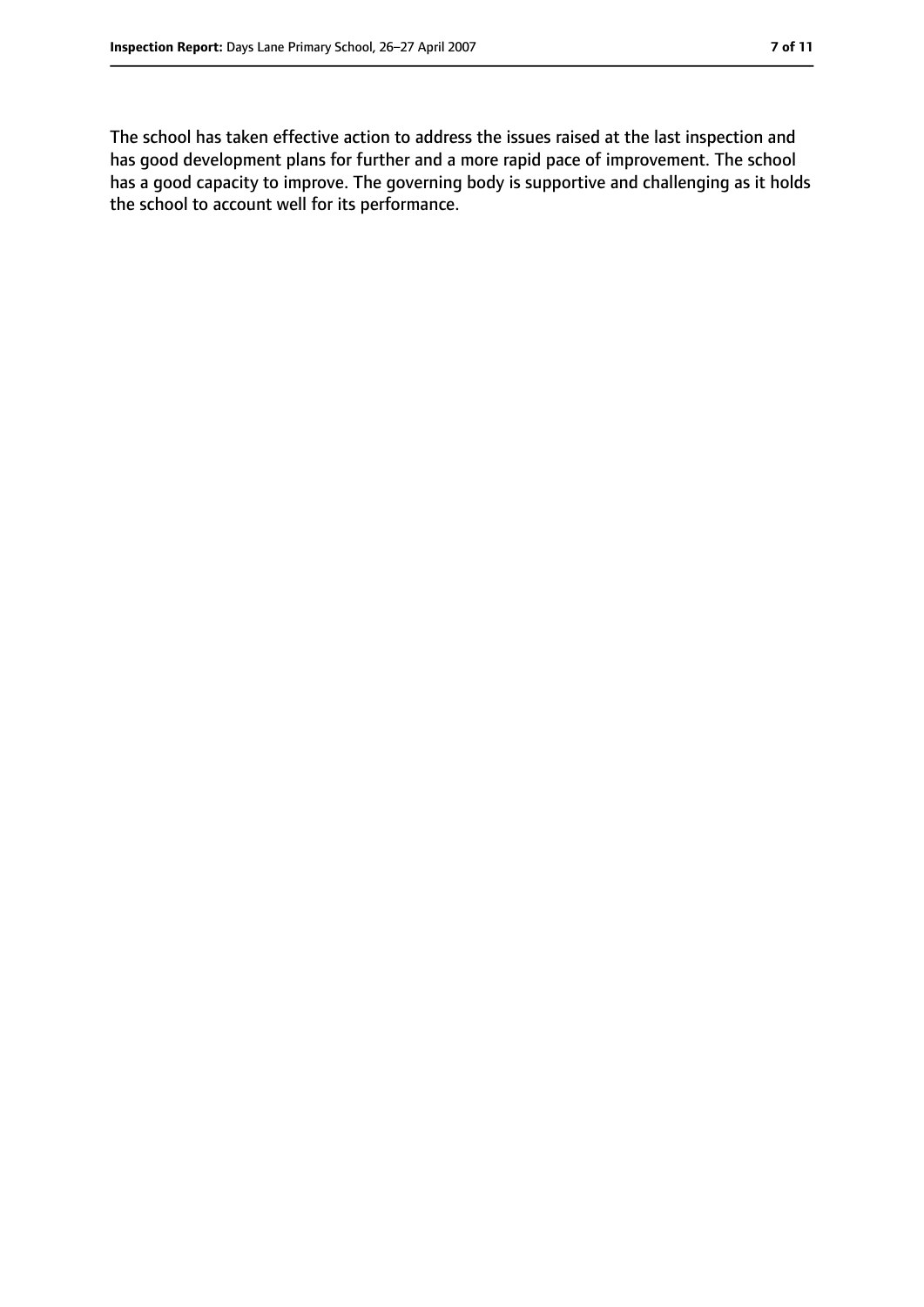**Any complaints about the inspection or the report should be made following the procedures set out in the guidance 'Complaints about school inspection', which is available from Ofsted's website: www.ofsted.gov.uk.**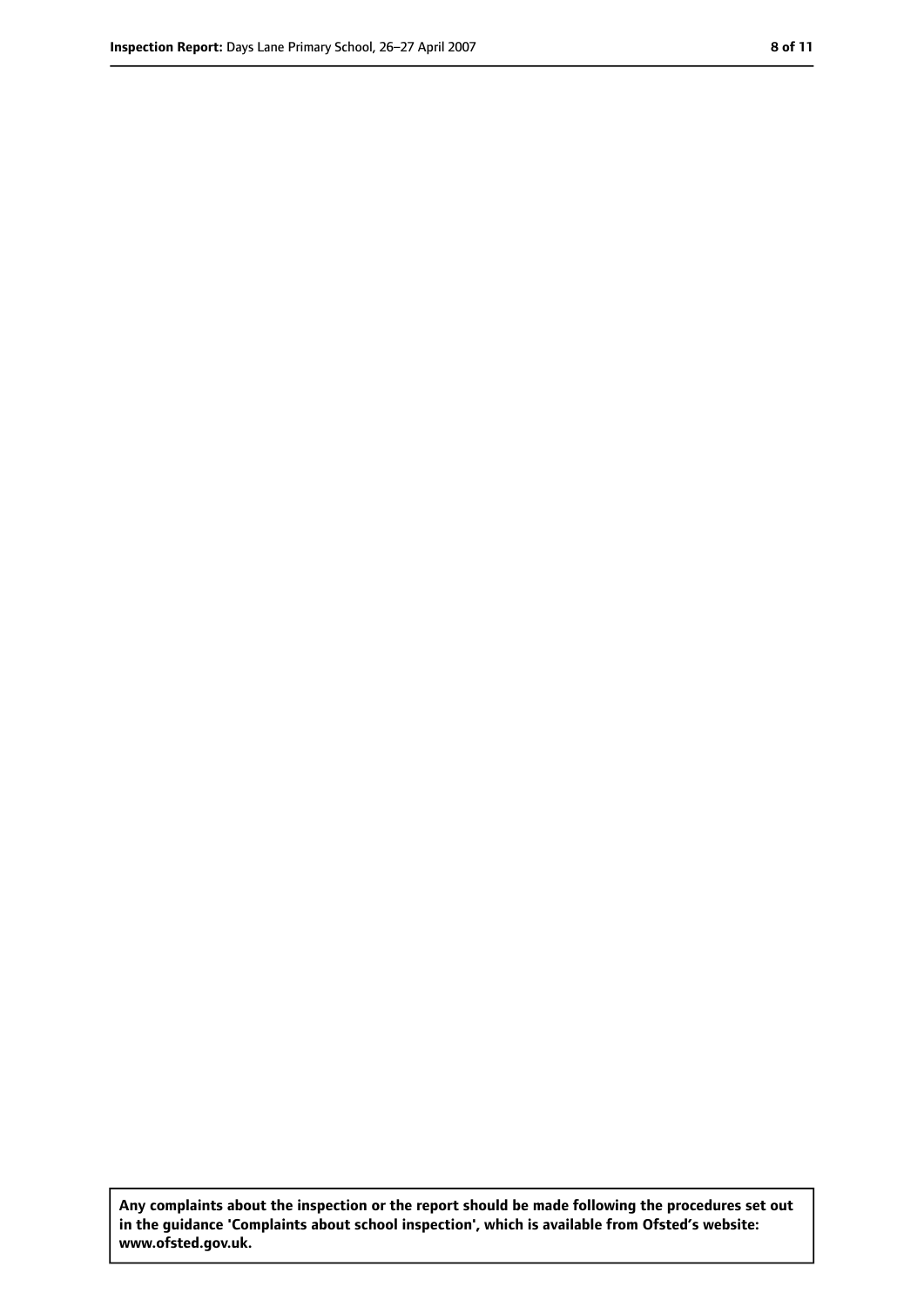#### **Annex A**

### **Inspection judgements**

| Key to judgements: grade 1 is outstanding, grade 2 good, grade 3 satisfactory, and grade 4 $\,$ | <b>School</b>  |
|-------------------------------------------------------------------------------------------------|----------------|
| inadequate                                                                                      | <b>Overall</b> |

### **Overall effectiveness**

| How effective, efficient and inclusive is the provision of education, integrated<br>care and any extended services in meeting the needs of learners? |     |
|------------------------------------------------------------------------------------------------------------------------------------------------------|-----|
| How well does the school work in partnership with others to promote learners'<br>well-being?                                                         |     |
| The quality and standards in the Foundation Stage                                                                                                    |     |
| The effectiveness of the school's self-evaluation                                                                                                    |     |
| The capacity to make any necessary improvements                                                                                                      |     |
| Effective steps have been taken to promote improvement since the last<br>inspection                                                                  | Yes |

#### **Achievement and standards**

| How well do learners achieve?                                                                               |  |
|-------------------------------------------------------------------------------------------------------------|--|
| The standards <sup>1</sup> reached by learners                                                              |  |
| How well learners make progress, taking account of any significant variations between<br>groups of learners |  |
| How well learners with learning difficulties and disabilities make progress                                 |  |

#### **Personal development and well-being**

| How good is the overall personal development and well-being of the<br>learners?                                  |  |
|------------------------------------------------------------------------------------------------------------------|--|
| The extent of learners' spiritual, moral, social and cultural development                                        |  |
| The behaviour of learners                                                                                        |  |
| The attendance of learners                                                                                       |  |
| How well learners enjoy their education                                                                          |  |
| The extent to which learners adopt safe practices                                                                |  |
| The extent to which learners adopt healthy lifestyles                                                            |  |
| The extent to which learners make a positive contribution to the community                                       |  |
| How well learners develop workplace and other skills that will contribute to<br>their future economic well-being |  |

### **The quality of provision**

| How effective are teaching and learning in meeting the full range of the<br>learners' needs?          |  |
|-------------------------------------------------------------------------------------------------------|--|
| How well do the curriculum and other activities meet the range of needs<br>and interests of learners? |  |
| How well are learners cared for, guided and supported?                                                |  |

 $^1$  Grade 1 - Exceptionally and consistently high; Grade 2 - Generally above average with none significantly below average; Grade 3 - Broadly average to below average; Grade 4 - Exceptionally low.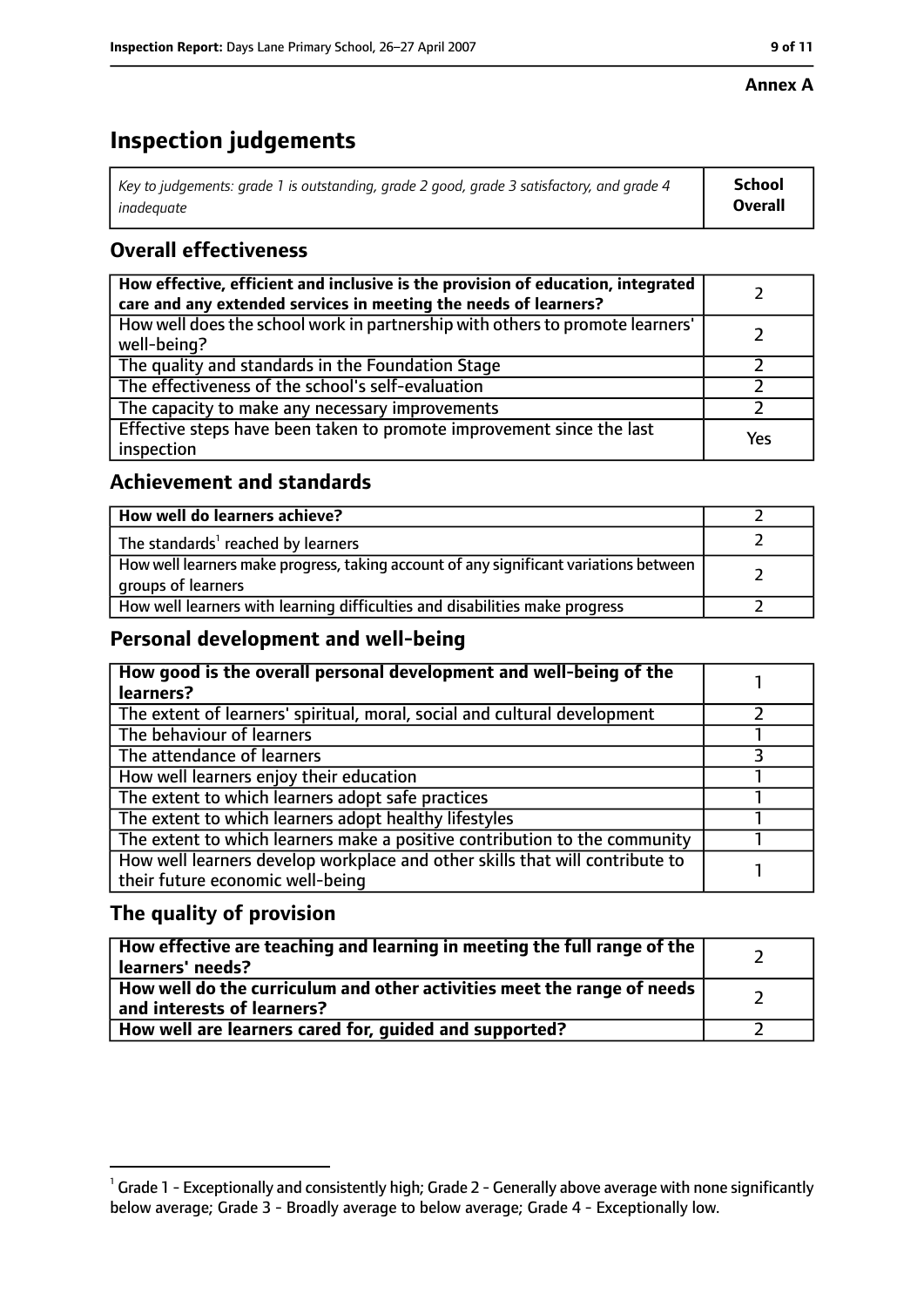## **Leadership and management**

| How effective are leadership and management in raising achievement<br>and supporting all learners?                                              |     |
|-------------------------------------------------------------------------------------------------------------------------------------------------|-----|
| How effectively leaders and managers at all levels set clear direction leading<br>to improvement and promote high quality of care and education |     |
| How effectively performance is monitored, evaluated and improved to meet<br>challenging targets                                                 |     |
| How well equality of opportunity is promoted and discrimination tackled so<br>that all learners achieve as well as they can                     |     |
| How effectively and efficiently resources, including staff, are deployed to<br>achieve value for money                                          | 2   |
| The extent to which governors and other supervisory boards discharge their<br>responsibilities                                                  | 2   |
| Do procedures for safequarding learners meet current government<br>requirements?                                                                | Yes |
| Does this school require special measures?                                                                                                      | No  |
| Does this school require a notice to improve?                                                                                                   | No  |